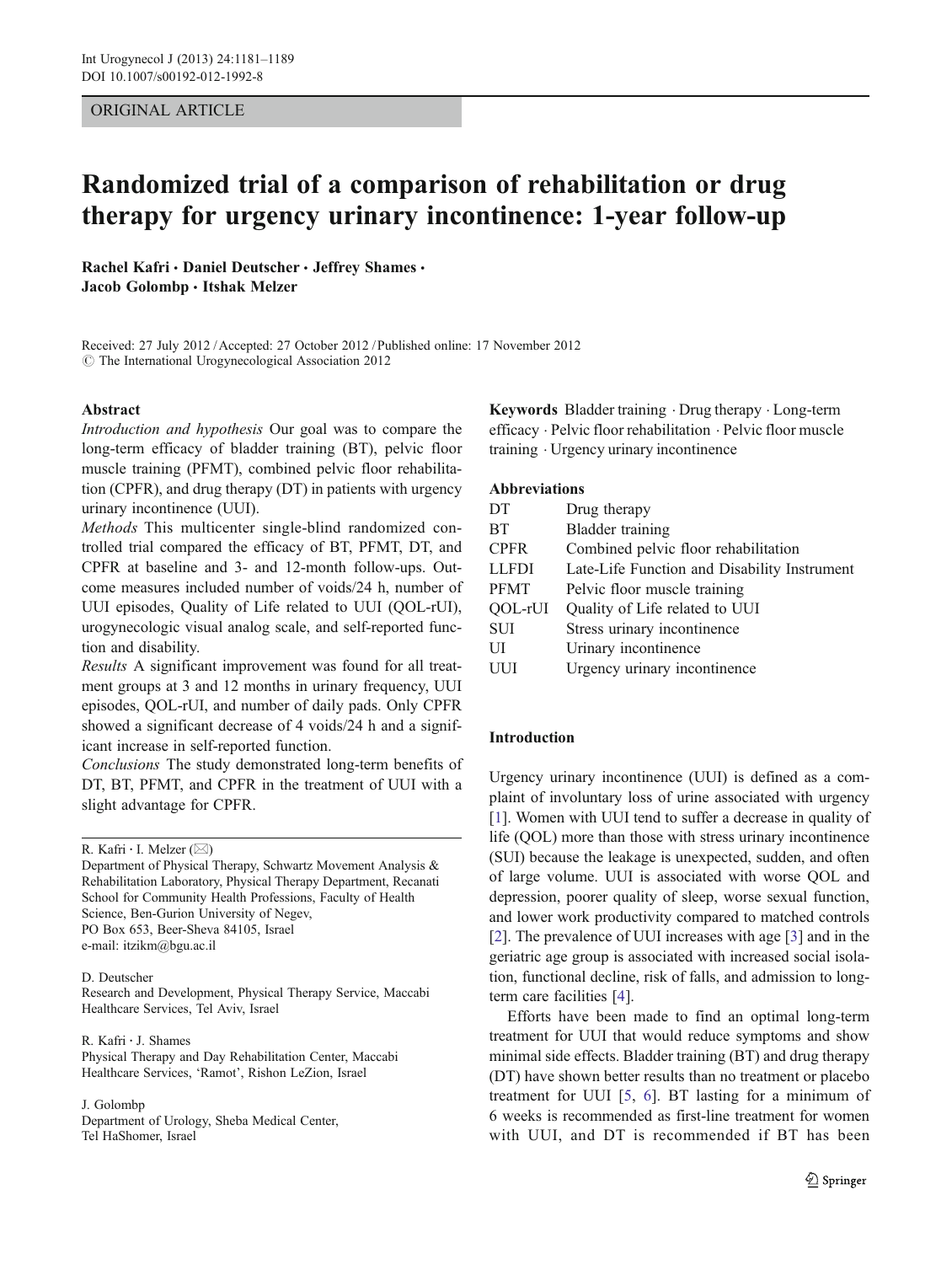ineffective [\[7](#page-7-0)]. Voluntary pelvic floor muscle (PFM) contractions may be used to control urgency and UUI by inhibiting the detrusor contraction and thus reducing the patient's urgency to void [\[8](#page-7-0)]. Previous studies found no differences in outcomes between various protocols of DT with and without BT and PFM training (PFMT) [[9,](#page-7-0) [10](#page-7-0)]. Only one study which compared short-term outcomes of DT to BT and PFMT for women aged over 55 with UUI and SUI found that BT and PFMT were more effective [[11](#page-7-0)]. Short- and long-term outcomes were compared between DT and pelvic floor rehabilitation that combines BT and PFMT in treating UUI and found that combined rehabilitation was more effective [[12,](#page-7-0) [13](#page-7-0)]. The question whether a PFMT protocol [[14\]](#page-7-0), BT [\[15](#page-7-0)], or DT treatments [[9\]](#page-7-0) for women with UUI are clinically effective in the short, medium, and long term remains unanswered. Therefore, the purpose of this study was to compare long-term clinical efficacy of four conservative treatment protocols: DT, BT, PFMT, and combined pelvic floor rehabilitation (CPFR). Based on a previous study [\[12](#page-7-0)] we hypothesized that CPFR that includes BT, PFMT, and behavioral advice would be more effective in the long term than the other protocols investigated in treating women with UUI symptoms.

# Materials and methods

Women with overactive bladder (OAB) symptoms who showed an interest in participating in this randomized single-blind controlled trial were recruited from Maccabi Healthcare Services (Maccabi). Women were recruited through invitation letters that were sent to 30,000 potential candidates randomly selected from a population of 520,000 women aged 45–75. Only women with UUI symptoms who were diagnosed by healthcare professionals and fulfilled the inclusion and exclusion criteria were recruited. The UUI definition was based on that of Coyne et al. [\[16](#page-7-0)] in which women were asked about episodes of urinary frequency, degree of bother, and incidence of incontinence. Inclusion criteria were: women aged 45–75 who experienced at least three episodes of UUI that were not completely explained by SUI symptoms over the previous 4 weeks [[16](#page-7-0)]. Exclusion criteria were: not being independent, contraindications to DT, current urinary tract infection, neurological disease, diagnosed with psychiatric or depressive disorder, previous pelvic floor surgery, and previous pelvic floor physical therapy.

All subjects provided informed consent in accordance with procedures approved by the Institutional Review Board of Maccabi (Clinical Trials Registration number NCT00498888). Women who showed an interest in participating in the study underwent a brief telephone interview regarding their urinary incontinence and health status before further testing was performed. Woman found eligible to participate following the interview received the study's protocol and bladder diary by regular mail or by electronic mail. Eligible candidates who agreed to participate were asked to obtain a referral for physical therapy from their physician, as requested by Maccabi regulations, followed by individual assessment and vaginal digital palpation by the principle investigator (RK). Inclusion criteria were: PFM contraction, Oxford strength scale  $\geq$  2 [[8\]](#page-7-0), and no vaginal prolapse. Patients also underwent ultrasound bladder scan (BladderScan® BVI 6400, Diagnostic Ultrasound, Bepex Ltd., Herzliya, Israel) to verify residual urine volume, which according to inclusion criteria was less than 100 ml [\[7\]](#page-7-0). Women who did not match these criteria were excluded from the study and offered standard treatment.

# Procedures

The study was comprised of baseline examination (t0), posttesting examination after 3 months of treatment (t1), and 12 month follow-up (t2). Patients from the BT, PFMT, and CPFR groups had four visit appointments, once every 3 weeks, with 1 of 20 female physical therapists who specialized in pelvic floor rehabilitation. These therapists were from 15 different physical therapy clinics from 5 geographical districts of Maccabi. Each visit lasted 50 min. To ensure standardization of all study procedures, training meetings were conducted by the principle investigator for all participating therapists before and during the trial.

#### Randomization and blinding

After baseline examination, patients were randomly allocated to one of the four study groups by randomly permuted blocks of four, with random assignment concealed in tamper-proof envelopes. The assignment was enclosed in sequentially numbered sealed envelopes by a person not involved in the study. The examiner was blinded to the participant's allocation; however, the participants were not blinded to the group allocation. To minimize the likelihood of assessor bias [[17](#page-7-0)], participants were asked not to discuss their treatment and/or reveal any information on group allocation to the principal investigator doing the assessments.

# Intervention

The four treatment protocols (DT, BT, PFMT, or CPFR) were based on previously conducted research, representing "real-life" care [\[7](#page-7-0), [9](#page-7-0)]. To test the study procedures, a pilot study of 20 patients was conducted by RK without blinding.

#### Drug therapy (DT)

Women were provided a 3-month free of charge supply of tolterodine SR 4 mg (Detrusitol SR 4 mg, Pfizer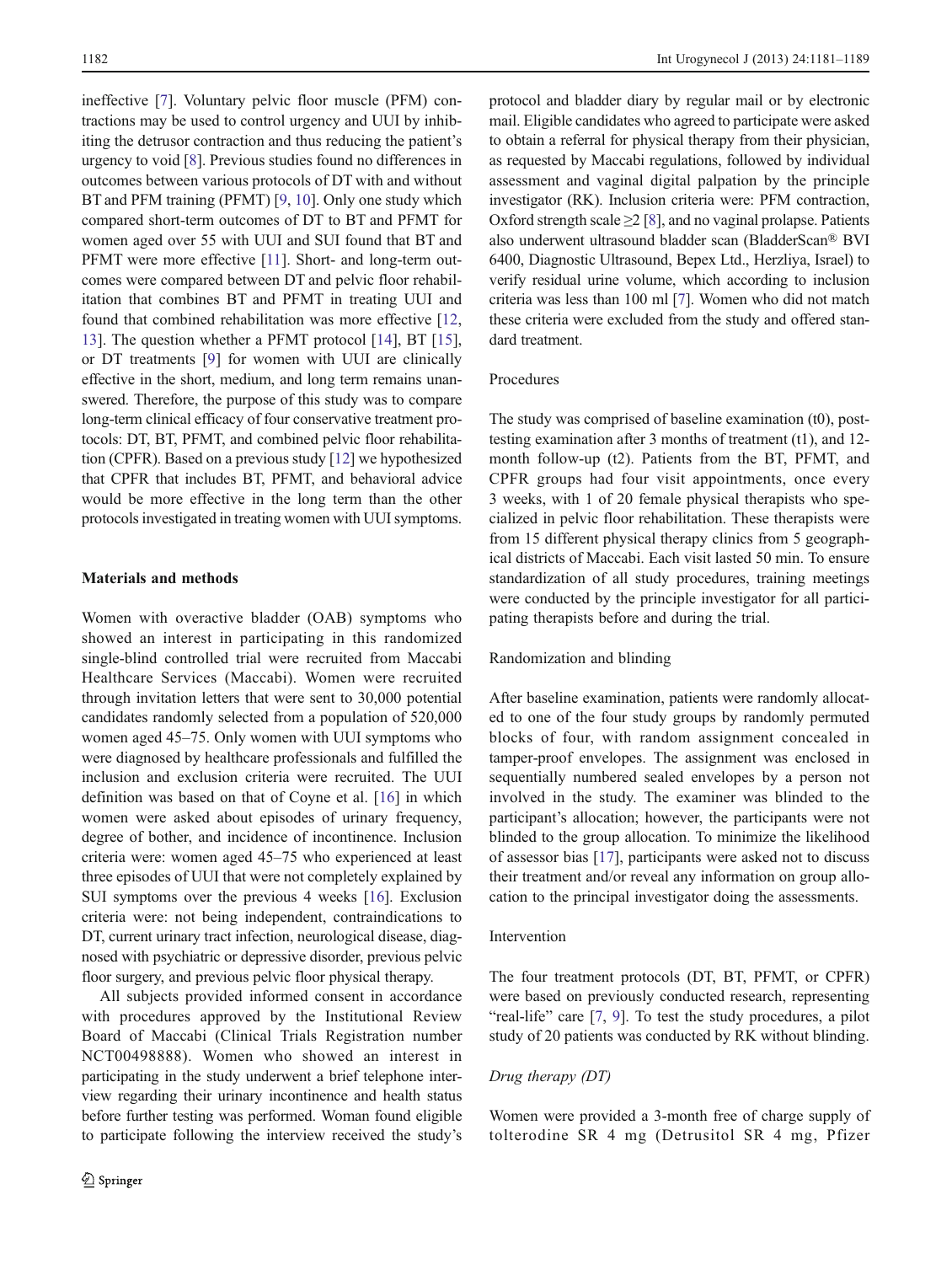Pharmaceuticals Israel Ltd.) [[5\]](#page-7-0). The compliance with taking medication was tracked by collecting the blister packs that were used during the trial.

# Bladder training (BT)

The BT protocol [[6\]](#page-7-0) aimed at increasing the time interval between voids, either by a predetermined or selfadjusted schedule, so that incontinence was ultimately avoided. BT was comprised of three components: (1) patient education on bladder function and on how continence is usually maintained; (2) scheduled voiding using a prefixed or flexible timetable, guiding participants to increase intervals between voids—the aim was to achieve an interval of 3–4 h between voids; and (3) positive reinforcement through psychological support and encouragement [[6](#page-7-0)]. A frequency volume chart [[18\]](#page-7-0) was completed between appointments to record time and volume of voids per 24 h.

#### Pelvic floor muscle training (PFMT)

The PFMT protocol was based on the National Institute for Health and Clinical Excellence recommendations [[7\]](#page-7-0). At each appointment, the women practiced 3 sets of 8–12 slow maximal contractions sustained for 6–8 s in different functional body positions, progressing from lying to standing. The maximum prescribed PFMT duration progressed to 10 s of contractions followed by 10 s of relaxation. Participants then continued a daily PFMT home-based program and recorded their home exercise sessions using an exercise log. Participants were also taught to contract these muscles repeatedly to diminish urgency and prevent UI as suggested by Burgio et al. [\[19](#page-8-0)] and perform contractions prior to and during physical stress [[7\]](#page-7-0).

#### Combined pelvic floor rehabilitation (CPFR)

The CPFR protocol included BT, PFMT, and behavioral advice, including bowel education to avoid constipation, advising modification of fluid intake, daily activity, and ergonomic consultation [[7,](#page-7-0) [20\]](#page-8-0). Bladder diaries were completed between appointments to record time and volumes of voids per 24 h [\[18](#page-7-0)].

#### Outcome measures

Primary outcome measures were number of voids per 24 h, voided volume, incontinence episodes and fluid intake as recorded in the bladder diary [[2,](#page-7-0) [18](#page-7-0), [21](#page-8-0)], and self-recording of UUI episodes during the previous week [[12,](#page-7-0) [13\]](#page-7-0). Secondary outcome measures were improvement in QOL, as measured by the QOL related to

UUI (QOL-rUI) questionnaires [[12,](#page-7-0) [22](#page-8-0)]. QOL-rUI instruments were:

- 1. Incontinence Quality of Life (I-QOL), a conditionspecific instrument designed to measure the QOL effects of UI in women. The I-QOL contains 22 items with a 5-point Likert-type response scale yielding a total score and three subscale scores (i.e., avoidance and limiting behaviors, psychosocial impacts, and social embarrassment) with good to excellent test-retest reliability [intraclass correlation coefficient (ICC) 0.83– 0.93] [[23\]](#page-8-0).
- 2. Visual analog scale (VAS) in urogynecologic research, which requires the respondent to place a mark on a 100 mm line to indicate the degree to which a certain attribute is present. The VAS has been well studied in the context of pain and found to be valid and reliable (ICC 0.78–0.94) [[24,](#page-8-0) [25](#page-8-0)].
- 3. Incontinence Severity Index (ISI), consisting of two questions regarding frequency (four levels) and amount (three levels) of leakage. The validity of the ISI has been demonstrated for different types of UI and has received the highest recommendation from the 2nd and 3rd International Consultation on Incontinence [[26\]](#page-8-0).
- 4. Information on number of pads used during the past week, and a selection from a list of ten symptoms that are known to be related to UI or DT: dry mouth, constipation, sleepiness, fatigue, vision disturbances, dizziness, difficulties in urination, difficulties in breathing, headache, and low back pain.
- 5. Self-reported Late-Life Function and Disability Instrument (LLFDI), a self-reported scale specifically designed to assess two distinct outcomes: function and disability. Test-retest ICCs ranged from good to excellent (0.77– 0.90) for the function component and fair to good for the disability component (0.63–0.83) [[27\]](#page-8-0). The term function refers to a person's ability to perform specific activities with the lower and upper extremities that require gross or fine motor actions. Disability refers to the person's limitations in the performance of socially defined life tasks which are expected of an individual within a typical sociocultural and physical environment. Women with UUI are known to have decreased lower extremity function scores compared to healthy controls [\[22\]](#page-8-0).

# Sample size estimation

The sample size was calculated based on the primary outcome measure: the reduction of voids per 24 h. The median reduction of 3 voids/24 h was suggested to be clinically important for treating OAB symptoms [[21\]](#page-8-0). The number of subjects required to detect a reduction of 3 voids/24 h was calculated. A significance level of 0.05 and 80 % power was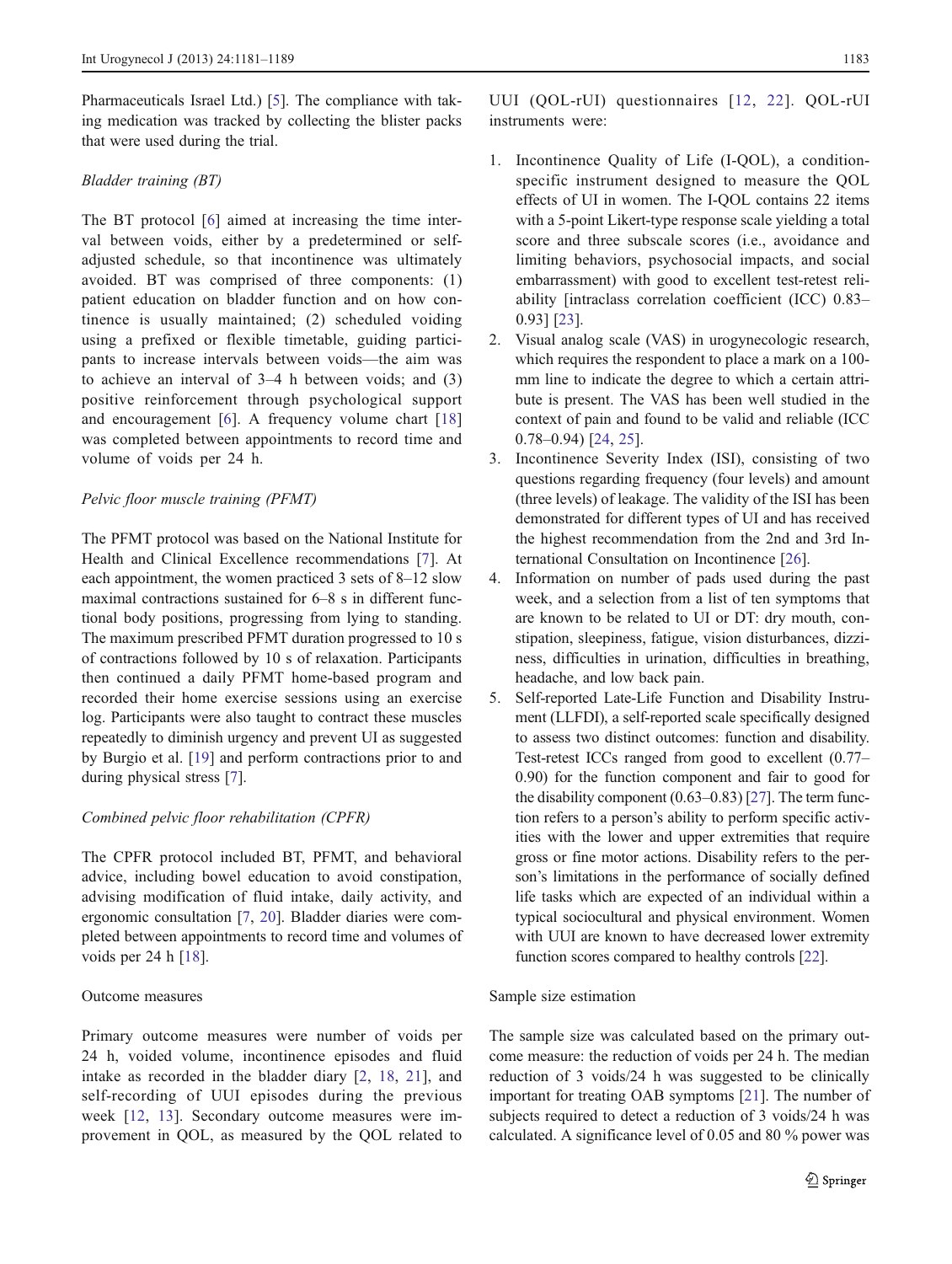<span id="page-3-0"></span>chosen for a clinically meaningful result, with estimation performed two-sided, resulting in a need for 45 women in each group for a total of 180 women and an expectancy of attrition rate of about 10 % [\[5](#page-7-0)].

#### Statistical analysis

Baseline characteristics of all study groups were compared using one-way analysis of variance (ANOVA) or Kruskal-Wallis U test when data were not normally distributed (Shapiro-Wilk statistic). To test the hypothesis that the CPFR program was beneficial (1) during the first 3 months (t0 to t1) and (2) during the 12-month follow-up in comparison with baseline measurements (t0 to t2), we applied mixed effect models for repeated measures to evaluate within group and between group differences. We applied a separate model where the dependent variables were: number of voids per 24 h, self-recording of UUI episodes during the

Fig. 1 Study design and flow of participants through each stage of the trial

previous week and the QOL-rUI and LLFDI questionnaires (a continuous one), while the independent variables were categorical: the study groups (DT vs BT vs PFMT vs CPFR), time (t0, t1, and t2), and the interaction effect between group and time. A within-group comparison between treatment and control periods (change in scores from t0 to t1 and t0 to t2) was performed using a Wilcoxon signed rank test if clinical benefit was found for one of the groups over time. The  $p$  values reported are based on two-sided comparisons. A  $p$ value of 0.05 was considered statistically significant.

For the primary outcomes, effect size (ES) of Hedge's g was calculated by dividing the difference between the means of CPFR and DT groups by the t0 standard deviation of 83 women of these two groups. The following guidelines were used when interpreting ES magnitudes: 0.0–0.2, 0.2–0.5, and 0.5–0.8 were considered small, moderate, and large, respectively [\[28](#page-8-0)]. All data were analyzed by intention to treat methodology. For participants who dropped out from

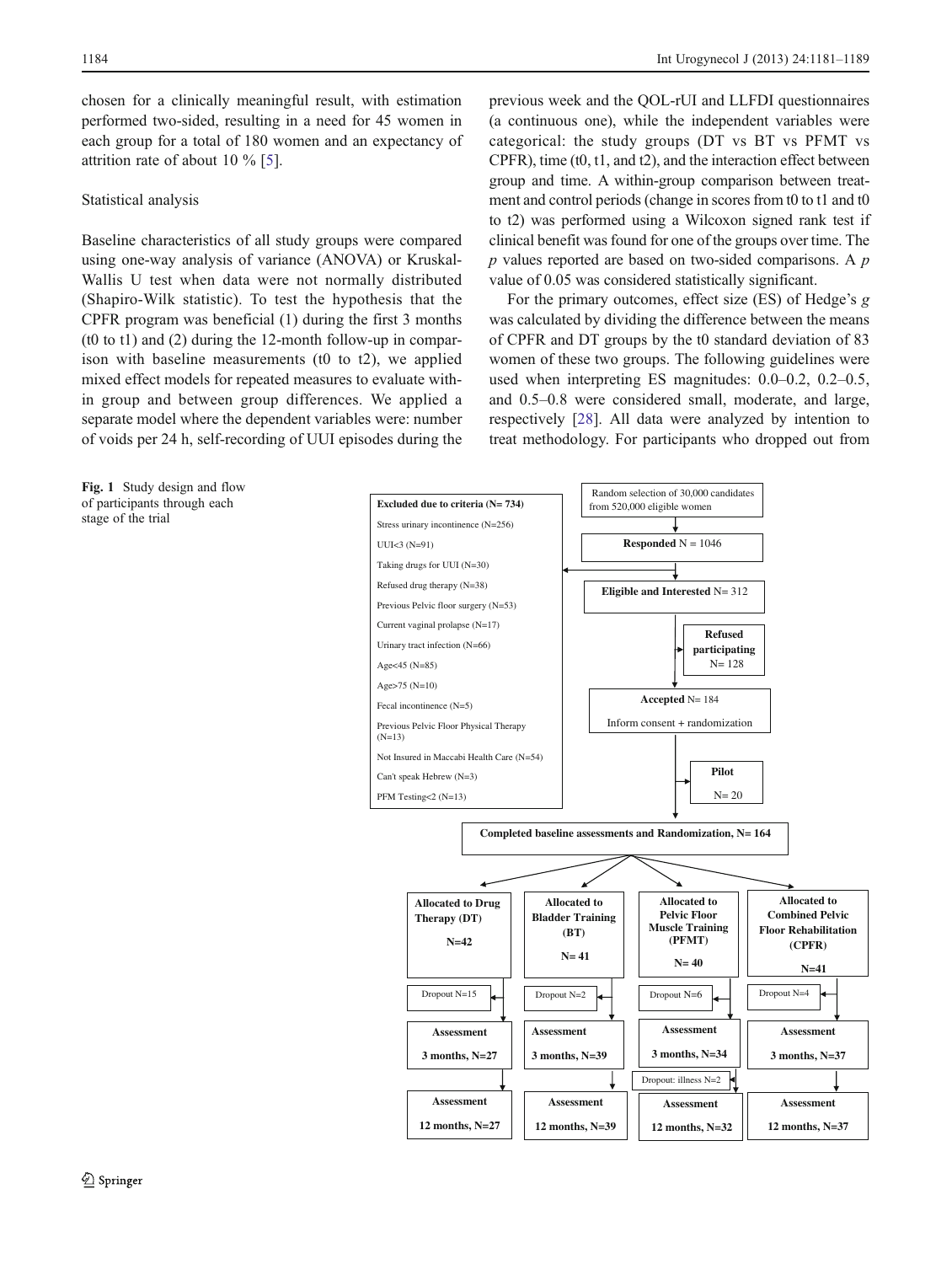the study, the last value available was carried forward to account for missing data [[11](#page-7-0)]. Statistical analyses were performed using SPSS Statistics version 15 (SPSS Inc., Chicago, IL, USA).

# **Results**

# Recruitment

Of the 30,000 women to whom invitation letters were sent, 1,046 were interested in participating in the study and were screened for the trial; 734 were excluded because they did not meet the inclusion criteria. Of the remaining 312 women that were eligible for the study, 128 refused to participate in the randomized controlled trial protocol, resulting in 184 who signed the informed consent prior to treatment (Fig. [1](#page-3-0)). Comparison of age between women who received invitations and participated ( $n=184$ , age=56.7, SD=8.0, range= 45–75) to those who did not participate in the study  $(n=$ 29,816, age=56.0, SD=7.9, range=45–75) yielded no significant difference ( $p=0.638$ ). The first 20 women who were recruited and participated in the pilot study were not included in the final analyses, leaving 164 valid cases for final analysis. The retention rate was 83.5 % at 3 months and 82 % at the 1-year follow-up.

#### Baseline data

No statistically significant differences were found between the four treatment groups in baseline demographic and health characteristics (Table 1). Baseline variables, including age, parity, body mass index, and number of UUI per week were not significantly associated with retention of participants at 3 months, but number of voids per 24 h  $(p=0.048)$  and number of pads per week  $(p=0.031)$  were significantly lower in retained subjects.

## Outcome data

All four treatment groups showed significant improvement over the study period with a significant main effect for time for all primary and secondary outcomes. No significant interaction effects between group and time were found for all primary and secondary outcomes, suggesting similar trends of change over time between all four treatment groups (Table [2](#page-5-0)). However, between-group comparison showed that a decrease of more than 3 voids/24 h occurred only in the CPFR group  $(-3.4$  at t1 and  $-4$  at t2) (Table [3\)](#page-6-0), with a moderate ES (0.35) compared with the DT group.

Also, although the time  $\times$  treatment groups interaction effect was not significant for the number of UUI-related

| <b>Table 1</b> Patient characteristics at baseline $(n=164)$ |  |
|--------------------------------------------------------------|--|
|--------------------------------------------------------------|--|

| Characteristics              | Full sample, $n=164$ | DT, $n=42$      | BT, $n=41$      | PFMT, $n=40$   | CPFR, $n=41$    | $p$ value |
|------------------------------|----------------------|-----------------|-----------------|----------------|-----------------|-----------|
| Demographic characteristics  |                      |                 |                 |                |                 |           |
| Age                          | $56.7 \pm 8.0$       | $57.1 \pm 9.0$  | $57.2 \pm 8.2$  | $56.4 \pm 7.1$ | $56.2 \pm 7.8$  | 0.963     |
| Education (years)            | $14.4 \pm 3.0$       | $14.1 \pm 3.3$  | $14.6 \pm 3.2$  | $14.8 \pm 2.7$ | $14.2 \pm 2.9$  | 0.605     |
| Number of births             | $2.7 \pm 1.5$        | $2.6 \pm 1.7$   | $2.8 \pm 1.4$   | $2.4 \pm 1.3$  | $2.9 \pm 1.3$   | 0.371     |
| Married                      | 121 $(73.8\%)$       | 32 $(76.2 \%)$  | 30 $(73.2\% )$  | 29 $(72.5\%)$  | 30 $(73.2\% )$  | 0.892     |
| Health characteristics       |                      |                 |                 |                |                 |           |
| Body mass index              | $28.2 \pm 5.8$       | $28.0 \pm 5.8$  | $28.9 \pm 6.3$  | $27.0 \pm 3.6$ | $29.0 \pm 6.8$  | 0.694     |
| Smoking                      | 18 $(11\%)$          | 6 $(14.3\%$     | $5(12.2\%)$     | $5(12.5\%)$    | 2 (4.9 %)       | 0.537     |
| Diabetic drug use            | $8(4.9\%)$           | 1 $(2.4\%)$     | 2 $(4.9\%$      | $2(5\%)$       | $3(7.3\%)$      | 0.781     |
| High blood pressure drug use | $25(15.2\%)$         | $7(16.7\%)$     | $7(17.1\%)$     | $7(17.5\%)$    | 4 $(9.8\%$      | 0.735     |
| Previous abdominal surgery   | 77 $(47\frac{9}{0})$ | 24 $(57.1\%)$   | 22 $(53.7\%)$   | 13 $(32.5\%)$  | 18 (43.9 %)     | 0.923     |
| Postmenopausal               | 120 $(73.2\%$        | 31 $(73.8\%)$   | 29 (70.7 $\%$ ) | 29 $(72.5\%)$  | 31 $(75\%)$     | 0.967     |
| Hormone replacement therapy  | 7 $(4.3\%$           | 1 $(2.4\%)$     | 1 $(2.4\%)$     | $2(5\%)$       | 3 $(7.3\%)$     | 0.642     |
| Physically active            | 110 $(67.1\%)$       | $25(59.5\%)$    | 28 (68.3 $\%$ ) | 24 (60 $\%$ )  | 33 (80.5 $\%$ ) | 0.149     |
| Fall last year               | 24 (14.6 %)          | $3(7.1\%)$      | $8(19.5\%)$     | $7(17.5\%)$    | 6 (14.6 $\%$ )  | 0.377     |
| Dry mouth                    | 60 (36.6 $\%$ )      | 12 (28.6 $\%$ ) | 14 (34.1 $\%$ ) | $15(37.5\%)$   | 19 (46.3 $\%$ ) | 0.400     |
| Constipation                 | 36 $(22 \%)$         | 6 (14.3 $\%$ )  | 11 $(26.8\%)$   | 11 $(27.5\%)$  | $8(19.5\%)$     | 0.410     |
| Fatigue                      | 105 (64 $\%$ )       | 23 $(54.8\%)$   | $26(63.4\%)$    | $28(70\%)$     | 28 (68.3 %)     | 0.470     |
| Headache                     | 45 $(27.4\%)$        | $8(19\%)$       | 13 $(31.7\%)$   | 15 $(37.5\%)$  | $9(22\%)$       | 0.210     |
| Low back pain                | 59 (36 %)            | 11 $(26.2\%)$   | 13 $(31.7%)$    | 18 $(45\%$     | 17 $(41.5\%$    | 0.262     |

Values represent mean  $\pm$  SD for continuous data and n (%) for categorical data. All p values are based on the Kruskal-Wallis test for continuous variables and chi-square test for categorical variables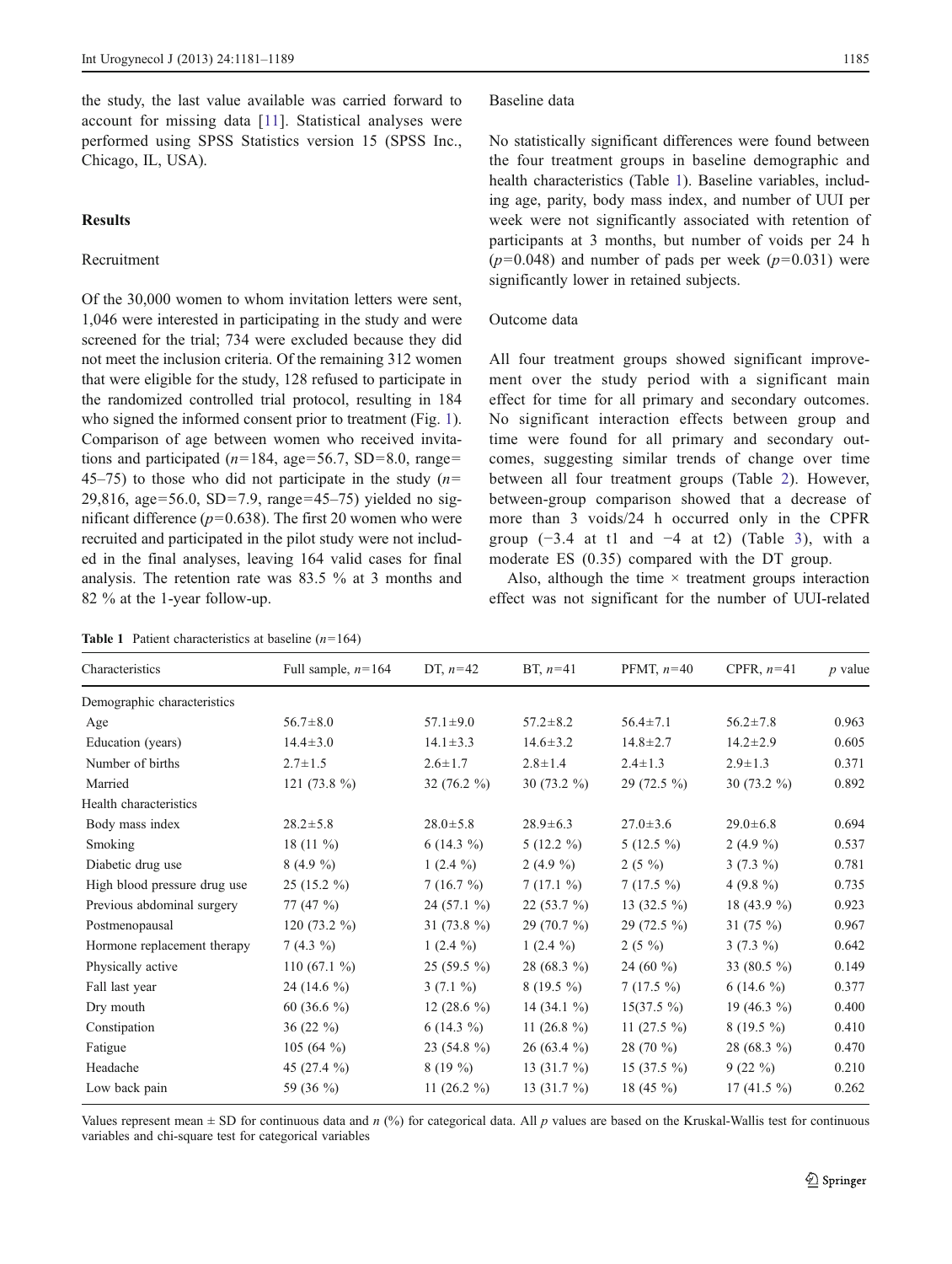#### <span id="page-5-0"></span>Table 2 Outcome measures by time and treatment groups

|                                            |                    | Measurements                       |                                                                                    |                                  | $ANOVA$ (t0-t2)                              |                                                          |  |
|--------------------------------------------|--------------------|------------------------------------|------------------------------------------------------------------------------------|----------------------------------|----------------------------------------------|----------------------------------------------------------|--|
| Outcome measures                           | Treatment group t0 |                                    | t1                                                                                 | t2                               | Time                                         | Time $\times$ treatment group                            |  |
| Number of voids/24 h                       | DT<br><b>BT</b>    | $12.6 \pm 4.4$<br>$11.7 \pm 3.8$   | $11.3 \pm 4.4$<br>$9.7 \pm 3.1$                                                    | $10.5 \pm 5.6$<br>$10.0 \pm 4.4$ | $F=32.915(p<0.001)$                          | $F=1.657$ NS ( $p=0.131$ )                               |  |
|                                            | <b>PFMT</b>        | $11.5 \pm 3.7$                     | $9.6 \pm 3.9$                                                                      | $9.5 \pm 4.3$                    |                                              |                                                          |  |
|                                            | <b>CPFR</b>        | $12.6 \pm 6.3$                     | $9.2 \pm 3.2$                                                                      | $8.6 \pm 3.4$                    |                                              |                                                          |  |
| Number of UUI episodes/week                | DT<br><b>BT</b>    | $9.2 \pm 11.9$<br>$5.7 \pm 6.1$    | $3.6 \pm 5.0$<br>$3.9 \pm 5.2$                                                     | $2.8 \pm 3.9$                    |                                              | 5.2±11.4 $F=18.496 (p<0.001)$ $F=0.889$ NS ( $p=0.503$ ) |  |
|                                            | <b>PFMT</b>        | $6.3 \pm 7.9$                      | $3.8 \pm 6.6$                                                                      | $3.0 \pm 6.2$                    |                                              |                                                          |  |
|                                            | <b>CPFR</b>        | $6.5 \pm 7.5$                      | $2.8 \pm 3.8$                                                                      | $3.0 + 4.7$                      |                                              |                                                          |  |
| I-OOL instrument                           | DT<br><b>BT</b>    | $66.1 \pm 21.1$<br>$76.3 \pm 20.6$ | $82.5 \pm 23.1$<br>$89.6 \pm 21$                                                   | $88.1 \pm 24.3$                  | $86.5 \pm 22.3$ $F = 91.912$ ( $p < 0.001$ ) | $F=0.981$ NS (p=0.438)                                   |  |
|                                            | <b>PFMT</b>        |                                    | $72.7 \pm 22.0$ 87.4 $\pm 22.6$ 90.1 $\pm 20.6$                                    |                                  |                                              |                                                          |  |
|                                            | <b>CPFR</b>        |                                    | $71.9 \pm 21.2$ 89.1 $\pm$ 17.8 89.4 $\pm$ 19.1                                    |                                  |                                              |                                                          |  |
| Visual analog scale                        | DT<br><b>BT</b>    | $7.2 \pm 2.0$<br>$7.3 \pm 2.0$     | $4.8 \pm 3$<br>$4.8 \pm 3.4$                                                       | $4.0 \pm 3.1$<br>$4.3 \pm 3.3$   |                                              | $F=114.232 (p<0.001)$ $F=1.233$ NS ( $p=0.289$ )         |  |
|                                            | <b>PFMT</b>        | $6.7 \pm 2.5$                      | $4.3 \pm 3.3$                                                                      | $4.1 \pm 3.3$                    |                                              |                                                          |  |
|                                            | <b>CPFR</b>        | $7.2 \pm 2.6$                      | $3.6 \pm 3$                                                                        | $3.3 \pm 2.9$                    |                                              |                                                          |  |
| Number of UUI-related symptoms             | DT<br>BT           | $2.0 \pm 1.9$<br>$2.5 \pm 2.0$     | $2.2 \pm 2.0$<br>$1.9 \pm 1.8$                                                     | $1.7 \pm 1.4$<br>$1.7 \pm 1.6$   | $F=8.759 (p<0.001)$                          | $F=1.177$ NS ( $p=0.318$ )                               |  |
|                                            | PFMT               | $2.7 \pm 1.8$                      | $2.3 \pm 1.9$                                                                      | $2.2 \pm 1.8$                    |                                              |                                                          |  |
|                                            | <b>CPFR</b>        | $2.7 \pm 1.5$                      | $2.0 \pm 1.7$                                                                      | $2.1 \pm 1.5$                    |                                              |                                                          |  |
| Number of pads/week                        | DT<br>BT           | $17.7 \pm 16.0$<br>$12.4 \pm 11.1$ | $13.6 \pm 15.4$<br>$10.4 \pm 10.4$                                                 | $9.9 \pm 11.1$                   |                                              | 13.2±13.1 $F=15.102 (p<0.001)$ $F=0.378$ NS (p=0.893)    |  |
|                                            | <b>PFMT</b>        |                                    | $17.8 \pm 31.6$ $15.1 \pm 31.8$                                                    | $13.2 \pm 31.7$                  |                                              |                                                          |  |
|                                            | <b>CPFR</b>        | $13.7 \pm 13.6$                    | $9.7 \pm 8.9$                                                                      | $8.3 \pm 8.3$                    |                                              |                                                          |  |
| ISI                                        | DT<br><b>BT</b>    | $6.5 \pm 3.5$<br>$6.7 \pm 3.3$     | $3.8 \pm 3.2$<br>$4.3 \pm 3.3$                                                     | $4.1 \pm 3.0$<br>$4.3 \pm 3.8$   | $F=57.782(p<0.001)$                          | $F=0.294$ NS ( $p=0.939$ )                               |  |
|                                            | PFMT               | $5.4 \pm 3.6$                      | $3.4 \pm 3.6$                                                                      | $2.9 \pm 3.0$                    |                                              |                                                          |  |
|                                            | <b>CPFR</b>        | $6.4 \pm 3.3$                      | $3.7 \pm 3.2$                                                                      | $3.9 \pm 3.4$                    |                                              |                                                          |  |
| Disability component-overall limitation DT | <b>BT</b>          |                                    | $75.6 \pm 16.9$ $77.4 \pm 15.9$<br>$71.7 \pm 13.3$ $75.7 \pm 13.8$ $77.0 \pm 14.6$ |                                  | $79.7 \pm 21.6$ $F = 14.374$ ( $p < 0.001$ ) | $F=0.797$ NS ( $p=0.573$ )                               |  |
|                                            | PFMT               |                                    | $71.4 \pm 17.7$ $78.1 \pm 17.3$ $77.4 \pm 16.8$                                    |                                  |                                              |                                                          |  |
|                                            | <b>CPFR</b>        |                                    | $68.3 \pm 12.7$ 76.8 $\pm 15.0$ 75.3 $\pm 17.1$                                    |                                  |                                              |                                                          |  |
| Function component-overall function        | DT                 | $72.0 \pm 7.7$                     | $72.7 \pm 9.2$                                                                     | $75.4 \pm 3.0$                   | $F=8.252(p<0.001)$                           | $F=1.370$ NS ( $p=0.226$ )                               |  |
|                                            | <b>BT</b>          |                                    | $71.3 \pm 10.9$ $72.1 \pm 12.5$ $73.1 \pm 13.8$                                    |                                  |                                              |                                                          |  |
|                                            | <b>PFMT</b>        |                                    | $69.6 \pm 10.2$ $71.7 \pm 12.1$ $70.6 \pm 12.2$                                    |                                  |                                              |                                                          |  |
|                                            | <b>CPFR</b>        |                                    | $66.4 \pm 10.1$ 70.4 $\pm$ 12.6 70.3 $\pm$ 13.9                                    |                                  |                                              |                                                          |  |

ANOVA with repeated measures for all outcomes measures with main effects of treatment groups (DT, BT, PFMT, and CPFR) and time (t0, t1, and t2) and the interaction effect between group and time. Values are means  $\pm$  SD. Statistical significance was set at  $p$  < 0.05

t0 baseline, t1 3 months, t2 12 months, DT drug therapy, BT bladder training, PFMT pelvic floor muscle training, CPFR combined pelvic floor rehabilitation, I-QOL Incontinence Quality of Life, ISI Incontinence Severity Index, NS not significant

symptoms ( $p=0.318$ ), a significant decrease in symptoms was found in the BT and CPFR groups at t1 and t2 (Table [3](#page-6-0)). Other outcomes that had within-group differences with time (even while the overall time  $\times$  group interaction effect was not significant) were identified. The overall limitation disability component of the LLFDI showed a significant improvement for all physical therapy groups (BT, PFMT, and CPFR) but not for DT. Self-reported function related to improvement in lower extremity function was identified at t1 and t2 in the CPFR group only (Table [3\)](#page-6-0). The maximum bladder void, from the 24 h bladder diary was normal in all groups (mean range of 325–420 ml) with no significant differences between and within groups.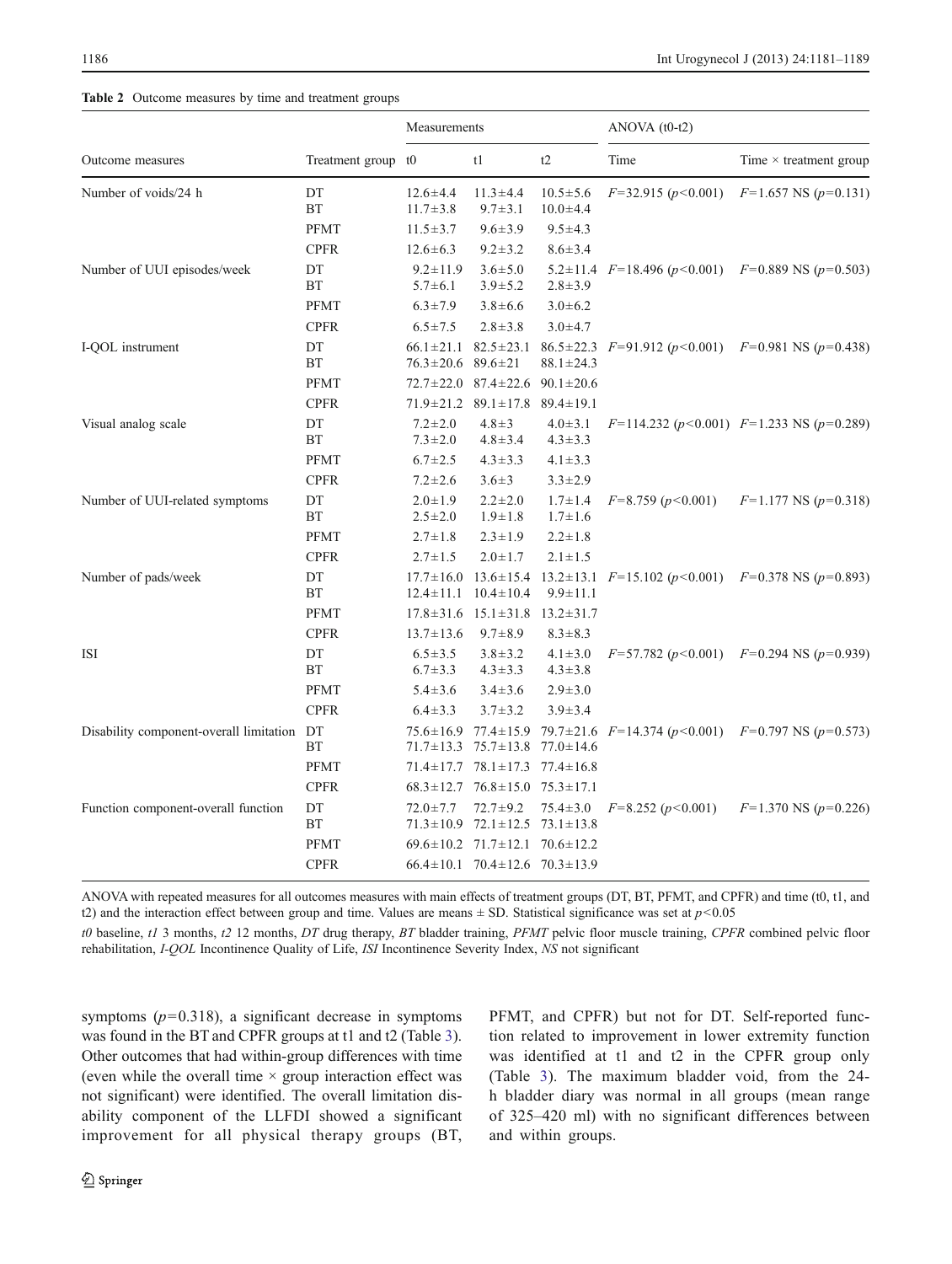<span id="page-6-0"></span>Table 3 Changes from baseline to t1 and t2 for outcome measures

| Outcome measures                    | Treatment group t1 |                 | t2                            |
|-------------------------------------|--------------------|-----------------|-------------------------------|
| Number of voids/24 h                | DT                 |                 | $-1.3^a$ $-2.1^b$             |
|                                     | <b>BT</b>          |                 | $-2.0^a$ $-1.7^b$             |
|                                     | <b>PFMT</b>        |                 | $-1.9^a$ $-2.0^b$             |
|                                     | <b>CPFR</b>        |                 | $-3.4^a$ $-4.0^b$             |
| Number of UUI episodes/week         | DT                 |                 | $-5.6^a$ $-4.0^b$             |
|                                     | <b>BT</b>          |                 | $-1.8^a$ $-2.9^b$             |
|                                     | <b>PFMT</b>        |                 | $-2.5^{\rm a}$ $-3.7^{\rm b}$ |
|                                     | <b>CPFR</b>        |                 | $-3.3^a$ $-3.5^b$             |
| Number of UUI-related symptoms      | DT                 | $+0.2 -0.3$     |                               |
|                                     | <b>BT</b>          |                 | $-0.6^a$ $-0.8^b$             |
|                                     | <b>PFMT</b>        | $-0.4 -0.5$     |                               |
|                                     | <b>CPFR</b>        |                 | $-0.7^{\rm a}$ $-0.6^{\rm b}$ |
| Disability component-overall        | DT                 | $+1.8$ $+4.1$   |                               |
| limitation                          | <b>BT</b>          |                 | $+4.0^a$ $+5.3^b$             |
|                                     | <b>PFMT</b>        |                 | $+6.7^a$ $+6.0^b$             |
|                                     | <b>CPFR</b>        |                 | $+8.5^{\rm a}$ $+7.0^{\rm b}$ |
| Function component-overall function | DT                 | $+0.7$ $+3.4$   |                               |
|                                     | <b>BT</b>          | $+0.8$ $+1.8$   |                               |
|                                     | <b>PFMT</b>        | $+2.1^a$ $+1.0$ |                               |
|                                     | <b>CPFR</b>        |                 | $+4.0^a$ $+3.9^b$             |

Values are mean  $\pm$  SD. A decrease in outcome scores indicates an improvement in status. Within-group analyses were performed only on those measures for which a clinical benefit was found for one of the groups. Statistical significance was set at  $p < 0.05$ 

DT drug therapy, BT bladder training, PFMT pelvic floor muscle training, CPFR combined pelvic floor rehabilitation

<sup>a</sup> Significant differences within groups comparing post-intervention (t1) and baseline periods (t0) (Wilcoxon signed rank test)

 $b$  Significant differences between follow-up (t2) and baseline periods (t0) (Wilcoxon signed rank test)

# Treatment adherence and adverse effects

The reported adherence to physical therapy treatment  $(BT=0)$ 85 %, PFMT=90 %, and CPFR=95 %) was significantly higher than the compliance in DT (64 %) ( $p=0.01$ ) at 3month follow-up assessment. Dropouts were defined as participants who took either less than three monthly packs of DT or attended less than three appointments with the physical therapist [\[19](#page-8-0)]. Reasons for dropout from the DT group included 13 women who were unsatisfied with their group allocation; acute back pain (1 woman) and dizziness (1 woman). Two women withdrew from BT because of their medical condition (one woman) and no response to treatment (one woman). Six women withdrew from PFMT due to their medical condition (one woman) and no response to treatment (five women), with an additional two women withdrawing because of their medical condition at 1 year. Four women withdrew

from the CPFR because of no response to treatment (Fig. [1](#page-3-0)).

# Discussion

The main purpose of this study was to compare the clinical effectiveness of four conservative treatment protocols including drug therapy and three different types of pelvic floor rehabilitation. Our findings partially support our main hypothesis. Although all four treatment groups showed significant improvements over time in UUI episodes, 24 h frequencies, and measures related to UUI QOL, the CPFR that includes BT, PFMT, and behavioral advice showed a slight advantage in voiding frequency, number of UUIrelated symptoms, and self-reported function compared to other protocols. We consider the decrease of more than 3 voids/24 h seen in the CPFR group to be clinically relevant [\[21](#page-8-0)]. To the best of our knowledge, this is the first study to report concurrent improvements in the CPFR group at the end of 3 and 12 months of follow-up in voiding frequency, number of UUI-related symptoms, and self-reported function of daily life.

At the present time, our results cannot be supported by studies on populations with OAB [\[10](#page-7-0)] or UUI with SUI [[9,](#page-7-0) [11,](#page-7-0) [19](#page-8-0), [29\]](#page-8-0), but are consistent with the follow-up results of our first parallel clinical trial [\[12](#page-7-0)]. In addition, our rigorous standardized treatment protocols are reproducible compared to previous studies that varied in drug treatment dosage [[9,](#page-7-0) [11,](#page-7-0) [29\]](#page-8-0), behavioral protocol which depended on achieving at least 50 % reduction in frequency [\[11](#page-7-0)], or schedule which was determined jointly by the patient and therapist [[9\]](#page-7-0). A Cochrane Review [[14\]](#page-7-0) suggested that more attention in terms of time has a positive effect on treatment outcomes. In the present study all participants received similar exposure to physical therapy or to their physician. Thus, our protocols addressed several potential biases which affected previous studies.

Our study found no significant interaction effects of group and time for all primary and secondary outcomes, suggesting occurrence of similar changes over time between all four treatment groups. The observed findings could be interpreted in two ways: (1) improved UUI symptoms may represent natural recovery or (2) all four interventions are equally effective. The first explanation cannot be completely excluded, although a recent study [\[11](#page-7-0)] utilizing the same treatment concepts based on 8 weeks of behavioral or drug treatment determined they were more effective than placebo control and in another study PFMT was more effective than placebo in the treatment of urinary incontinence at the 1 year follow-up postpartum [[30](#page-8-0)], supporting the interpretation of equally effective treatments.

The position of the National Institute for Health and Clinical Excellence and the International Continence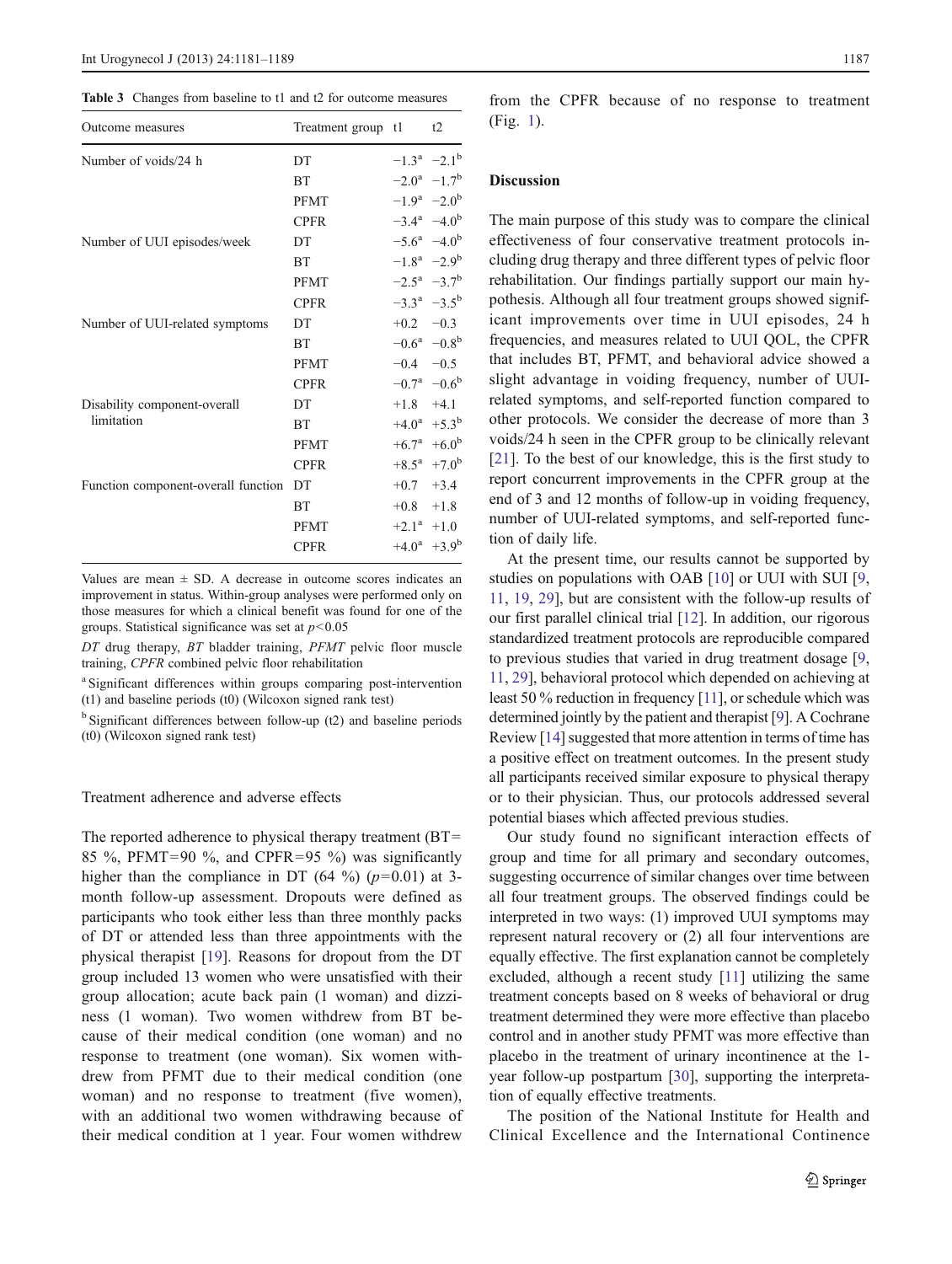<span id="page-7-0"></span>Society [1, 2, 7] is that idiopathic UUI women require treatment to relieve their symptoms; thus not treating UUI patients would be an ethically problematic approach. Based on recent Cochrane Reviews [6, 8, 14] that found very little data available regarding long-term benefits of BT, PFMT, or DT [5] in treating UUI, our data support the guidelines [2, 7] of behavioral therapy including PFMT and BT as first-line treatment for UUI symptoms.

The dropout rate in this study of 29/164 (18 %) during 1 year of follow-up is similar to the 19 % dropout rate reported earlier [9]. The DT group had a significantly higher dropout rate of 35 % compared with all rehabilitation treatments (15/42,  $p=0.01$ ), which is higher than reported by Burgio et al., i.e., 17.9 % [11]. This further supports the advantages of physical intervention as compared with drug therapy in which side effects are common (e.g., dry mouth and constipation) [2].

This study has several limitations: first, we were unable to include a control group, due to the aforementioned ethical considerations. A non-treatment group would provide further information regarding the pure influence of time. Second, we assessed volunteers; it is well known that volunteer participants tend to have higher compliance in studies that require physical activity when compared with the general population; thus the external validity of the study should be treated with caution. Third, in the present study we did not perform a global evaluation of the treatment; in some patients frequency or urgency is the most bothersome symptom, and in others UUI is the most bothersome symptom. For that reason the effect of CPFR may be overestimated as it performed best in reduction of micturition episodes rather than having an effect on the most bothersome symptoms.

In conclusion, the present study demonstrated long-term benefits of DT, BT, PFMT, and CPFR in the treatment of UUI with a small advantage for CPFR. Based on our results, CPFR can be recommended as first-line treatment to women with pure UUI, showing long-term benefits with a lower number of UUI-related symptoms. Further research is needed to examine cost-effectiveness and patient acceptability of the various treatment approaches.

Acknowledgment We thank the physical therapists of Maccabi Healthcare Services specialized in pelvic floor rehabilitation and their clinic managers for participating in the study and managing the data collection process. We thank the managers of the Maccabi 'Ramot' clinic and their team and the management of Shefela-Jerusalem District for their support of this project. We also thank the gynecological and urogynecological physicians who referred patients to our study and managed the drug therapy group. A special acknowledgment is dedicated to Dr. Yossi Azuri, M.D., MHA, head of clinical studies unit in Maccabi Healthcare Services and his staff. This study was funded by Maccabbi Healthcare Services in Israel.

#### Conflicts of interest None.

#### References

- 1. Haylen B, de Ridder D, Freeman R, Swift S, Berghmans B, Lee J et al (2010) An International Urogynecological Association (IUGA)/International Continence Society (ICS) joint report on the terminology for female pelvic floor dysfunction. Int Urogynecol J 21:5–26
- 2. Nygaard I (2010) Clinical practice. Idiopathic urgency urinary incontinence. N Engl J Med 363:1156–1162
- 3. Hannestad Y, Rortveit G, Sandvik H, Hunskaar S et al (2000) A community-based epidemiological survey of female urinary incontinence: the Norwegian EPICONT study. Epidemiology of Incontinence in the County of Nord-Trøndelag. J Clin Epidemiol 53:1150–1157
- 4. Goode P, Burgio K, Richter H, Markland A (2010) Incontinence in older women. JAMA 303:2172–2181
- 5. Nabi G, Cody J, Ellis G, Herbison P, Hay-Smith J (2006) Anticholinergic drugs versus placebo for overactive bladder syndrome in adults. Cochrane Database Syst Rev 4:CD003781
- 6. Wallace S, Roe B, Williams K, Palmer M (2004) Bladder training for urinary incontinence in adults. Cochrane Database Syst Rev 1: CD001308
- 7. National Institute for Health and Clinical Excellence (NICE) (2006) Urinary incontinence. The management of urinary incontinence in women. <http://www.nice.org.uk/CG040>
- 8. Dumoulin C, Hay-Smith J (2010) Pelvic floor muscle training versus no treatment, or inactive control treatments, for urinary incontinence in women. Cochrane Database Syst Rev 1:CD005654
- 9. Lauti M, Herbison P, Hay-Smith J, Ellis G, Wilson D (2008) Anticholinergic drugs, bladder retraining and their combination for urge urinary incontinence: a pilot randomised trial. Int Urogynecol J Pelvic Floor Dysfunct 19:1533–1543
- 10. Song C, Park J, Heo K, Lee K, Choo MS (2006) Effects of bladder training and/or tolterodine in female patients with overactive bladder syndrome: a prospective, randomized study. J Korean Med Sci 21:1060–1063
- 11. Burgio K, Locher JL, Goode PS, Hardin M, McDowell BJ, Dombrowski M, Candib D (1998) Behavioral vs drug treatment for urge urinary incontinence in older women: a randomized controlled trial. JAMA 280:1995–2000
- 12. Kafri R, Shames J, Raz M, Katz-Leurer M (2008) Rehabilitation versus drug therapy for urge urinary incontinence: long-term outcomes. Int Urogynecol J Pelvic Floor Dysfunct 19:47–52
- 13. Kafri R, Langer R, Dvir Z, Katz-Leurer M (2007) Rehabilitation vs drug therapy for urge urinary incontinence, short-term outcome. Int Urogynecol J Pelvic Floor Dysfunct 18:407–411
- 14. Hay-Smith EJ, Herderschee R, Dumoulin C, Herbison G (2011) Comparisons of approaches to pelvic floor muscle training for urinary incontinence in women. Cochrane Database Syst Rev 12: CD009508
- 15. Hay Smith J, Berghmans B, Burgio K, Dumoulin C, Hagen S, Moore K et al (2009) Adult conservative management, committee 12. In: Abrams A, Cardozo L, Khoury S, Wein A (eds) Incontinence. 4th International Consultation on Incontinence, Paris, July 5–8, 2008. Plymouth, UK, Plymbridge Distributors Ltd, pp 1025–1120
- 16. Coyne K, Zhou Z, Thompson C, Versi E (2003) The impact on health-related quality of life of stress, urge and mixed urinary incontinence. BJU Int 92:731–735
- 17. Mørkved S, Bø K, Schei B, Salvesen K (2003) Pelvic floor muscle training during pregnancy to prevent urinary incontinence: a single-blind randomized controlled trial. Obstet Gynecol 101:313–319
- 18. Abrams P, Cardozo L, Fall M, Griffiths D, Rosier P, Ulmsten U et al (2002) The standardisation of terminology of lower urinary tract function: report from the Standardisation Sub-